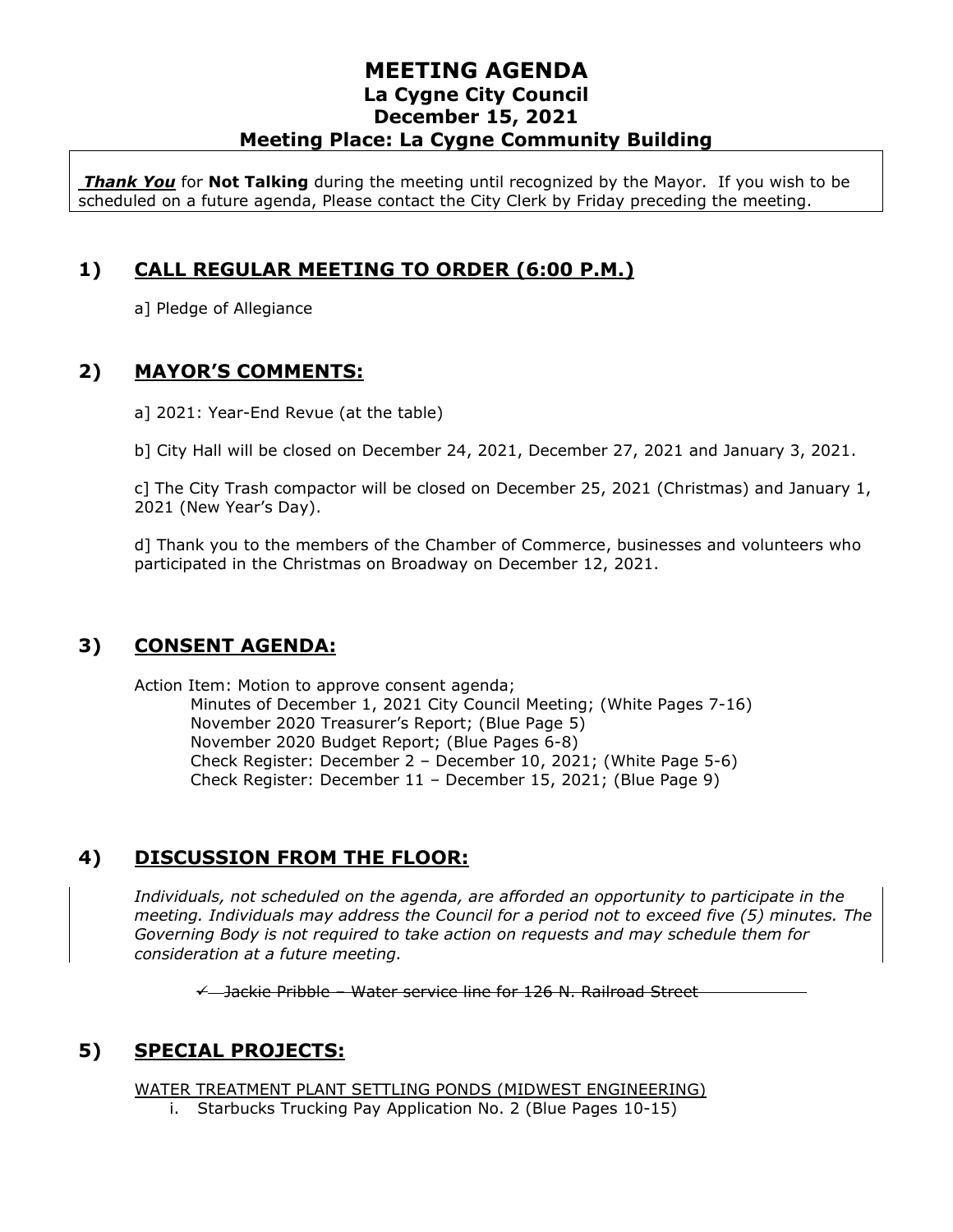#### **5) SPECIAL PROJECTS CONTINUED:**

Sewer Project

- i. PWS Nasalroad met with Abby Mills, BG Consultants, on December 2 to review the bid drawings, lagoon drawings and manhole schedule.
- ii. Raymond James: Engagement of and Disclosures by Underwriters/Senior managing underwriter or Placement agent for General obligation Temporary Notes, Series 2022. Confirmation for the City to engage Raymond James as underwriter or placement agent for the Sewer Rehabilitation temporary interim financing. (Blue Pages 16-20)

#### CCLIP KDOT Street Project

i. Project scheduled for March 2022.

#### NEW FIRE STATION/PUBLIC SAFETY BUILDING –

i. CC Wade will continue to work on the grant application narratives.

#### AMERICAN RESCUE PLAN FUNDS (ARPA)

i. First reporting deadline

#### HEAL GRANT PROGRAM

a) CC Wade emailed a copy of the application for all council members to review.

### **6) REPORTS OF CITY OFFICERS:**

- $\checkmark$  City Attorney Burton Harding
- $\checkmark$  Police Chief Tina Fenoughty (Blue Page 21)
- $\checkmark$  Codes Officer Allison Fox
	- i.  $602$  N. 5<sup>th</sup> Street: Property taxes will be the responsibility of the city until the property is sold. Letter submitted to the county regarding the home being removed. Would need to be demolished by January 1, 2022 in order for it be assessed taxes as a vacant lot and no taxes for the house.
- $\checkmark$  Public Works Department Dan Nasalroad None
- ✓ Fire Chief Dan Nasalroad
- $\checkmark$  City Clerk Jodi Wade (Blue Page 22)
- ✓ City Treasurer's report Connie Gore (Blue Page 23)

## **7) REPORTS OF COUNCIL COMMITTEES:**

- a] Water & Gas---------------------------------------Danny Curtis ------- Keith Stoker
	- $\checkmark$  KMGA Member Update December 2021 (Blue page 24)
- b] Street ---------------------------------------------James Thies ------- Jerome Mitzner ✓ RFQ for Stormwater Master Planning are due January 17, 2022.
- c] Sewer----------------------------------------------James Thies ------- Thomas Capp d] Park------------------------------------------------Danny Curtis ------- Thomas Capp e] Cemetery------------------------------------------Danny Curtis ------- Thomas Capp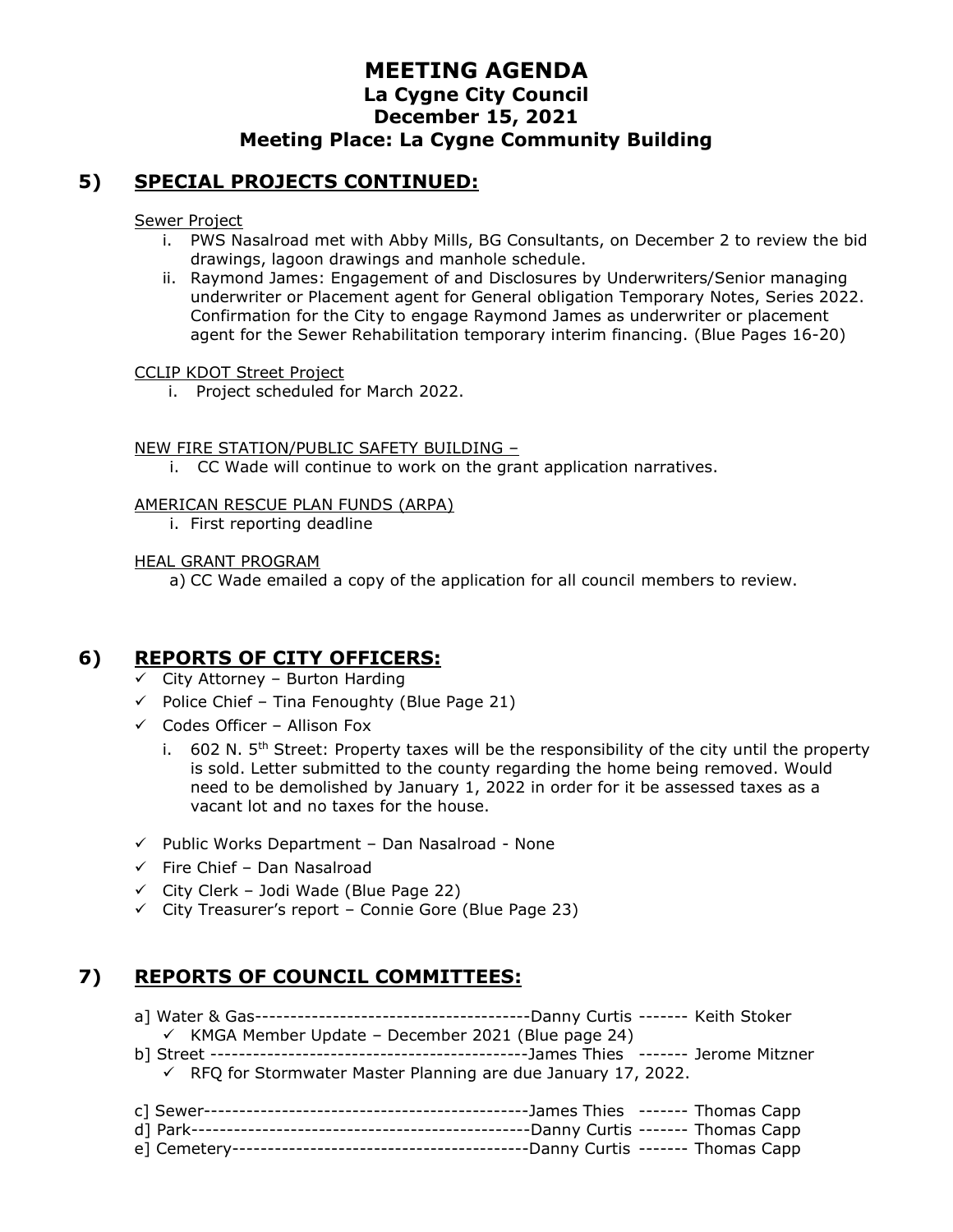#### **7) REPORTS OF COUNCIL COMMITTEES:**

|  | g] Community Building------------------------------- Danny Curtis ------- James Thies |  |
|--|---------------------------------------------------------------------------------------|--|
|  | h] Employee Relations & Training-------------------Jerome Mitzner ----- Keith Stoker  |  |

### **8) SPECIAL COMMITTEE REPORTS:**

a] Emergency Management - None

b] Chamber of Commerce - None

c] Planning & Zoning Commission – None

d] La Cygne Community Park Board - None

#### **9) UNFINISHED BUSINESS:**

a] Employee evaluations have been completed by all department supervisors and are prepared for the Council members to review.

*Action needed: Call an executive session for non-elected personnel performance evaluation.*

### **10) NEW BUSINESS**

a] Ordinance No. \_\_\_\_ amending Chapter VIII, Article 1, of the code of the City of La Cygne, KS, by amending section 8-103 setting the date & time to transact the business of Municipal Court. (White Page 17)

*Action needed: Motion to approve Ordinance*

b] Authority to Transfer Excess General Funds (White Page 18) *Action Needed: Motion to Authorize Transfer*

 c] Council review for consideration to write-off past outstanding (Bad) debt. (White Page 19) *Action needed: Motion to write-off bad debt*

### **EXECUTIVE SESSION:**

a] I move the city council recess into executive session to discuss \_\_ \_\_\_\_\_\_\_\_ pursuant to \_\_\_\_\_\_\_\_\_\_\_\_\_\_\_\_\_\_\_\_\_\_\_\_. The open meeting will resume in the city council meeting area at

 $p.m.$ 

## **11) OTHER BUSINESS**

a] Special meeting for swearing in of elected officials on January 10, 2022?